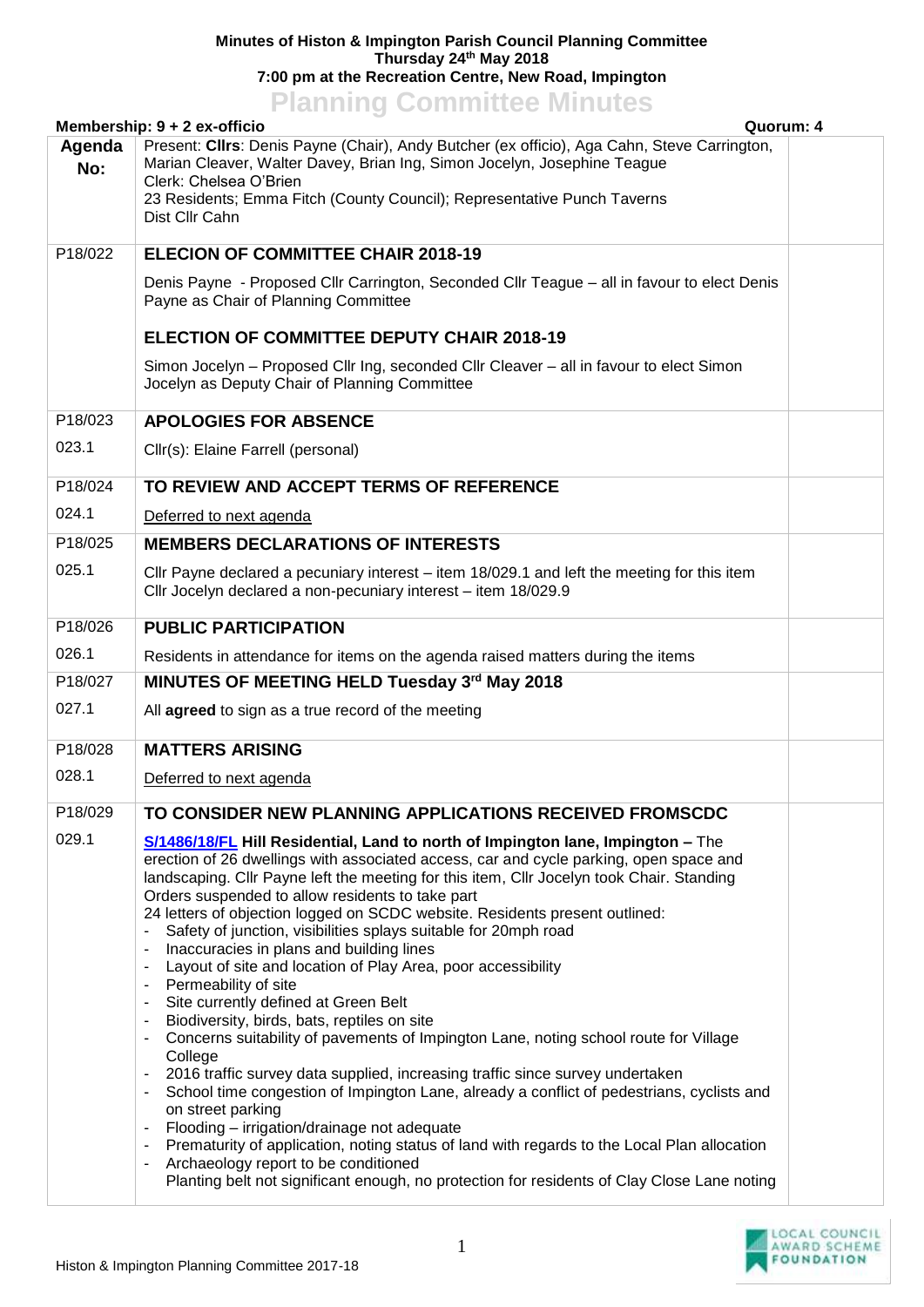|       | conservation status<br>Condition covering adequate screening for residents of Merrington Place<br>Standing Orders re-instated:<br>Members outlined:<br>Local Plan land outlined on the application for the application is currently allocated as Green<br>Belt, Inspector has not yet reported following hearing for the site. Although the emerging<br>Local Plan is still draft, is considered as a material planning document. Inspectors final<br>report expected within the next few weeks.<br>Access splay lines dependant on regular maintenance of hedges to the neighbouring<br>properties, unrealistic expectation. Pavement width southern side of Impington Lane,                                                                                                                                                                                                                                                                                                                                                                                                                                                                                                                                                                                                                                                                                                                          |  |
|-------|--------------------------------------------------------------------------------------------------------------------------------------------------------------------------------------------------------------------------------------------------------------------------------------------------------------------------------------------------------------------------------------------------------------------------------------------------------------------------------------------------------------------------------------------------------------------------------------------------------------------------------------------------------------------------------------------------------------------------------------------------------------------------------------------------------------------------------------------------------------------------------------------------------------------------------------------------------------------------------------------------------------------------------------------------------------------------------------------------------------------------------------------------------------------------------------------------------------------------------------------------------------------------------------------------------------------------------------------------------------------------------------------------------|--|
|       | insufficient for double buggy/wheelchair<br><b>Housing Mix contradicts findings of Neighbourhood Plan Consultation</b><br>Affordable Housing 40% proposed, need identified in the Local Plan for more affordable<br>homes in the villages<br>Drainage inadequate provisions proposed<br>All agreed to make a recommendation of refusal, commenting:<br>Prematurity of application, noting status of land proposed for application currently Green                                                                                                                                                                                                                                                                                                                                                                                                                                                                                                                                                                                                                                                                                                                                                                                                                                                                                                                                                      |  |
|       | <b>Belt</b><br>Inadequate access, need for further traffic survey data<br>Inadequate housing mix, contrary to findings of Neighbourhood Plan Survey<br>Noting Green Belt status, insufficient screen/planting belt for neighbouring properties<br>Impington Lane and Clay Close Lane<br>Conditioning:                                                                                                                                                                                                                                                                                                                                                                                                                                                                                                                                                                                                                                                                                                                                                                                                                                                                                                                                                                                                                                                                                                  |  |
|       | Archaeological survey to be undertaken<br>$\overline{\phantom{a}}$<br>Revised landscaping scheme to enhance screening<br>Protection of wildlife<br>Re-siting of play area to make more accessible<br>Revised visibilities splays<br>$\overline{\phantom{a}}$<br>Road to be of adoptable standards and to be adopted on completion<br>All agreed to request determination of application by SCDC Planning Committee<br>CIIr Payne returned to the meeting, suspended Standing Orders and brought forward item<br>029.9 for discussion                                                                                                                                                                                                                                                                                                                                                                                                                                                                                                                                                                                                                                                                                                                                                                                                                                                                   |  |
| 029.2 | S/3372/17/CW Waterbeach Waste Management Park, Waterbeach - Application for the<br>construction and development of a Waster Recovery Facility comprising the erection and<br>operation of an energy from waste facility to treat up to 250,000 tonnes of residual waste per<br>annum<br>The new additional environmental information documents are prefixed:<br>"SUBDOC2 2018 04 25 Regulation 22" followed by their description<br>Emma Fitch from County Council in attendance. Cllr Ing had drafted statement, provided to<br>all outlining application. Clarification sought covering:<br>Air Quality specialist contracted by County Council to assist with application as well as from<br>Public Health England and Environmental Health<br>Merchant facility not promoted by County Council<br>Permit stipulations if triggered will stop feeding the machine waste, cannot be closed down<br>automatically due to the heat process place<br>Cross over between planning and environmental permit<br>Traffic capping onsite in line with scenarios, peak times late mornings/lunch time, different to<br>peak hours on the A10<br>Monitoring Stations required for monitoring Waterbeach area to protect local residents<br>All agreed to delegate to Cllr Ing working in consultation with the Office to finalise and<br>submit comments. Emma was thanked for attending, and left the meeting |  |
| 029.3 | S/0550/18/FL 8 Station Road, Histon - Change of use B1 (Business) to A1 (Shops). All<br>agreed to make a recommendation of approval                                                                                                                                                                                                                                                                                                                                                                                                                                                                                                                                                                                                                                                                                                                                                                                                                                                                                                                                                                                                                                                                                                                                                                                                                                                                    |  |
| 029.4 | S/1589/18/FL 14 Drake Way, Histon - Proposed new single storey rear extension and<br>associated external works to existing dwelling. All agreed to make a recommendation of<br>approval conditioning parking and deliveries of plant and material to be within the site<br>curtilage                                                                                                                                                                                                                                                                                                                                                                                                                                                                                                                                                                                                                                                                                                                                                                                                                                                                                                                                                                                                                                                                                                                   |  |
| 029.5 | S/0314/18/FL 22 Water Lane, Histon - Demolition of existing conservatory and partial<br>demolition of existing rear extensions. New single and two storey rear extensions, creation                                                                                                                                                                                                                                                                                                                                                                                                                                                                                                                                                                                                                                                                                                                                                                                                                                                                                                                                                                                                                                                                                                                                                                                                                    |  |

LOCAL COUNCIL<br>AWARD SCHEME<br>FOUNDATION